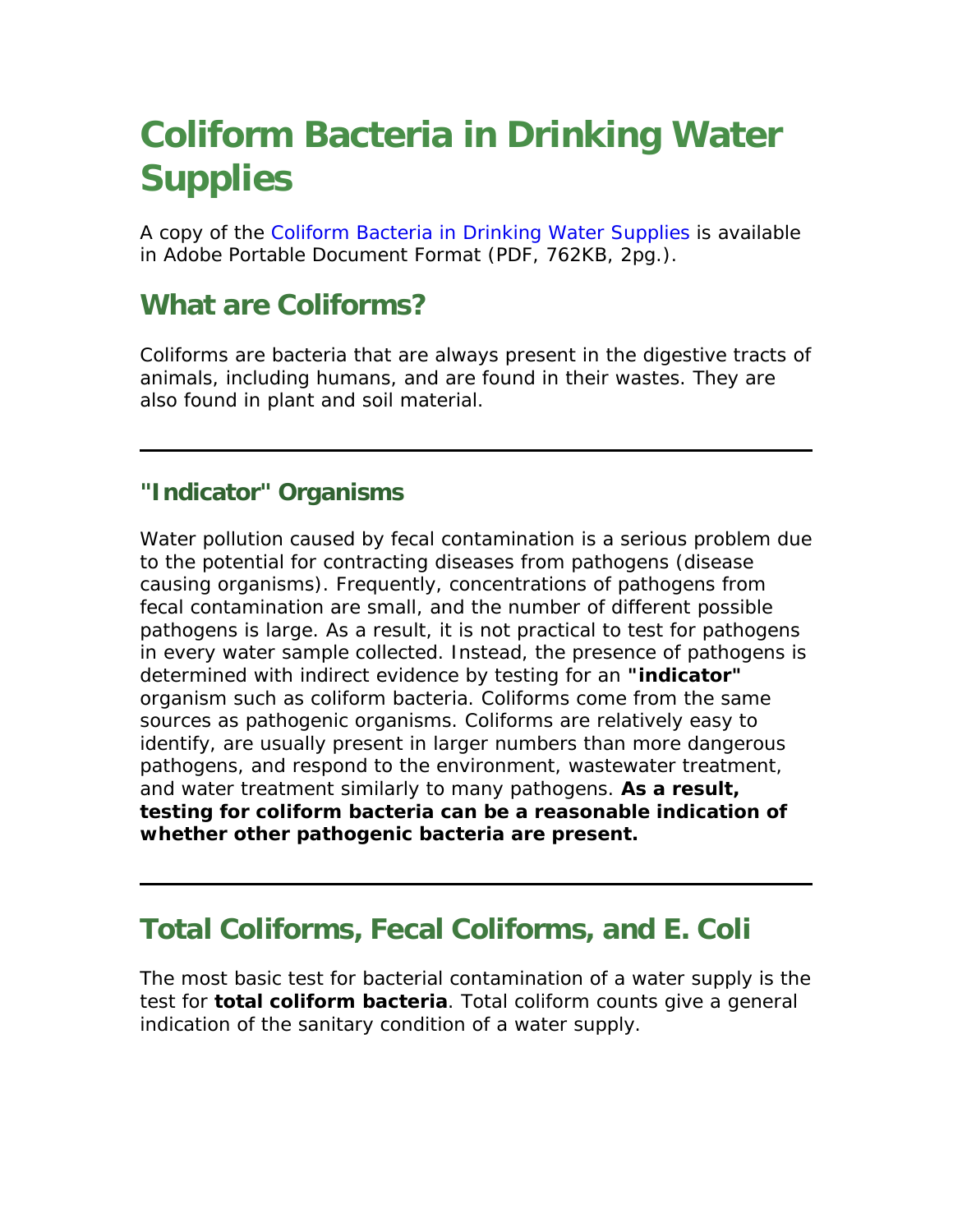- A. **Total coliforms** include bacteria that are found in the soil, in water that has been influenced by surface water, and in human or animal waste.
- B. **Fecal coliforms** are the group of the total coliforms that are considered to be present specifically in the gut and feces of warm-blooded animals. Because the origins of fecal coliforms are more specific than the origins of the more general total coliform group of bacteria, fecal coliforms are considered a more accurate indication of animal or human waste than the total coliforms.
- C. **Escherichia coli (E. coli)** is the major species in the fecal coliform group. Of the five general groups of bacteria that comprise the total coliforms, only E. coli is generally not found growing and reproducing in the environment. Consequently, E. coli is considered to be the species of coliform bacteria that is the best indicator of fecal pollution and the possible presence of pathogens.

### **Are Coliform Bacteria Harmful?**

Most coliform bacteria do not cause disease. However, some rare strains of E. coli, particularly the strain 0157:H7, can cause serious illness. Recent outbreaks of disease caused by E. coli 0157:H7 have generated much public concern about this organism. E. coli 0157:H7 has been found in cattle, chickens, pigs, and sheep. Most of the reported human cases have been due to eating under cooked hamburger. Cases of E. coli 0157:H7 caused by contaminated drinking water supplies are rare.

# **Coliform Testing**

Testing for bacteria is the only reliable way to know if your water is safe. You cannot tell by the look, taste, or smell of the water if disease-causing organisms are in it. The New York State Department of Health recommends that well owners test their water for coliform bacteria at least once a year. If you have experienced bacteria problems in the past, it is recommended that you test your well more frequently.

# **When Should I Test?**

Late spring or early summer are the best times to test your well, since coliform contamination is most likely to show up during wet weather.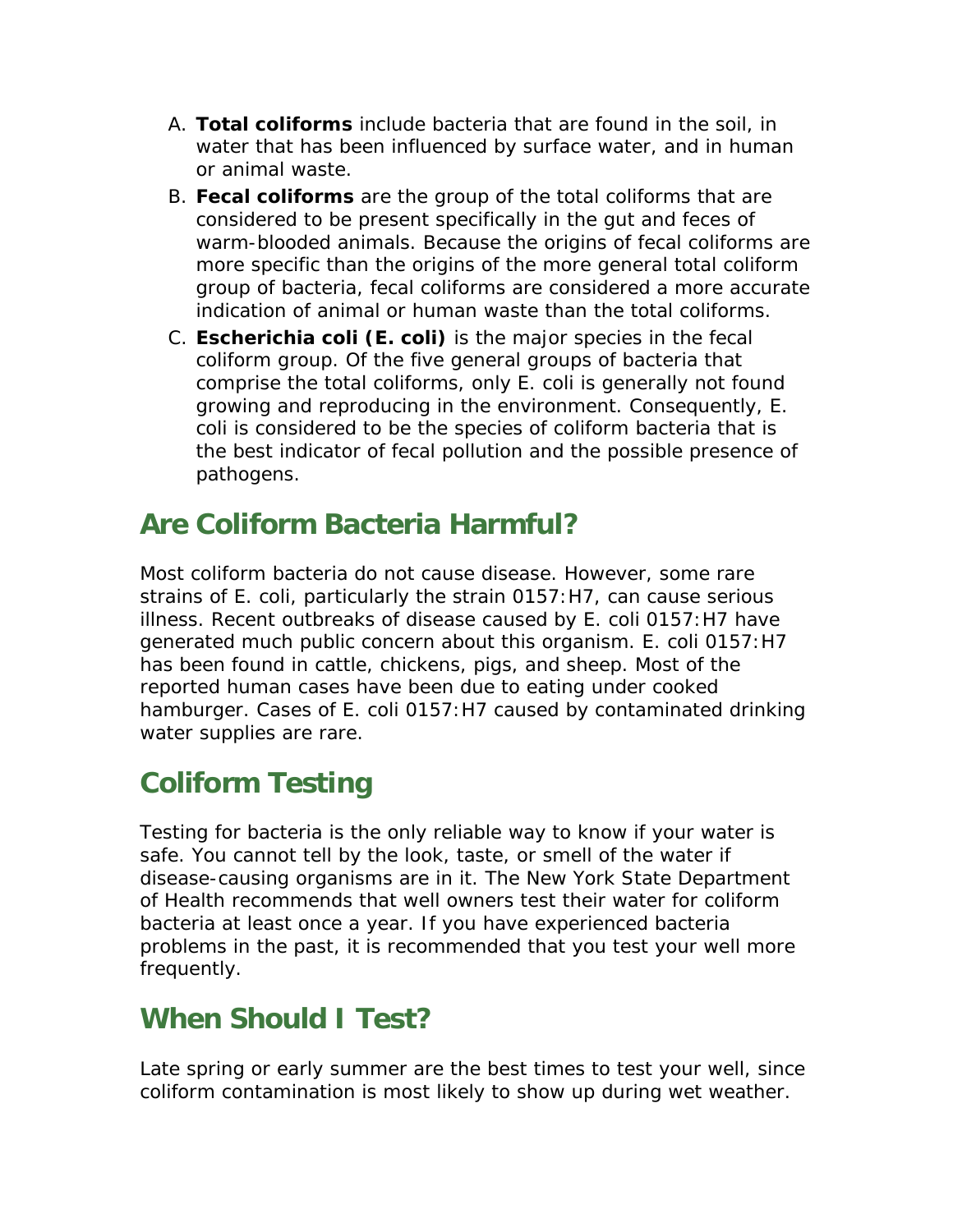Whether your test results are positive or negative, understand that the sample you collected is just a "snapshot" of your well's water quality. The more samples you have tested, the more confident you can be about the quality of the water you are drinking.

#### **What do the Results Mean?**

If coliform bacteria are present in your drinking water, your risk of contracting a water-borne illness is increased. Although total coliforms can come from sources other than fecal matter, a positive total coliform sample should be considered an indication of pollution in your well. Positive fecal coliform results, especially positive E. Coli results, should be considered indication of fecal pollution in your well.

## **What Should be done if Coliform Bacteria are Detected in a Well?**

When coliforms have been detected, repairs or modifications of the water system may be required. Boiling the water is advised until disinfection and retesting can confirm that contamination has been eliminated. A defective well is often the cause when coliform bacteria are found in well water.

# **What Kinds of Defects can Allow Contamination?**

- **a missing or defective well cap** seals around wires, pipes, and where the cap meets the casing may be cracked, letting in contaminants
- **contaminant seepage through the well casing** cracks or holes in the well casing allow water that has not been filtered through the soil to enter the well. This seepage is common in the wells made of concrete, clay tile, or brick
- **contaminant seeping along the outside of the well casing** many older wells were not sealed with grout when they were constructed
- **well flooding** a common problem for wellheads located below the ground in frost pits that frequently flood during wet weather.